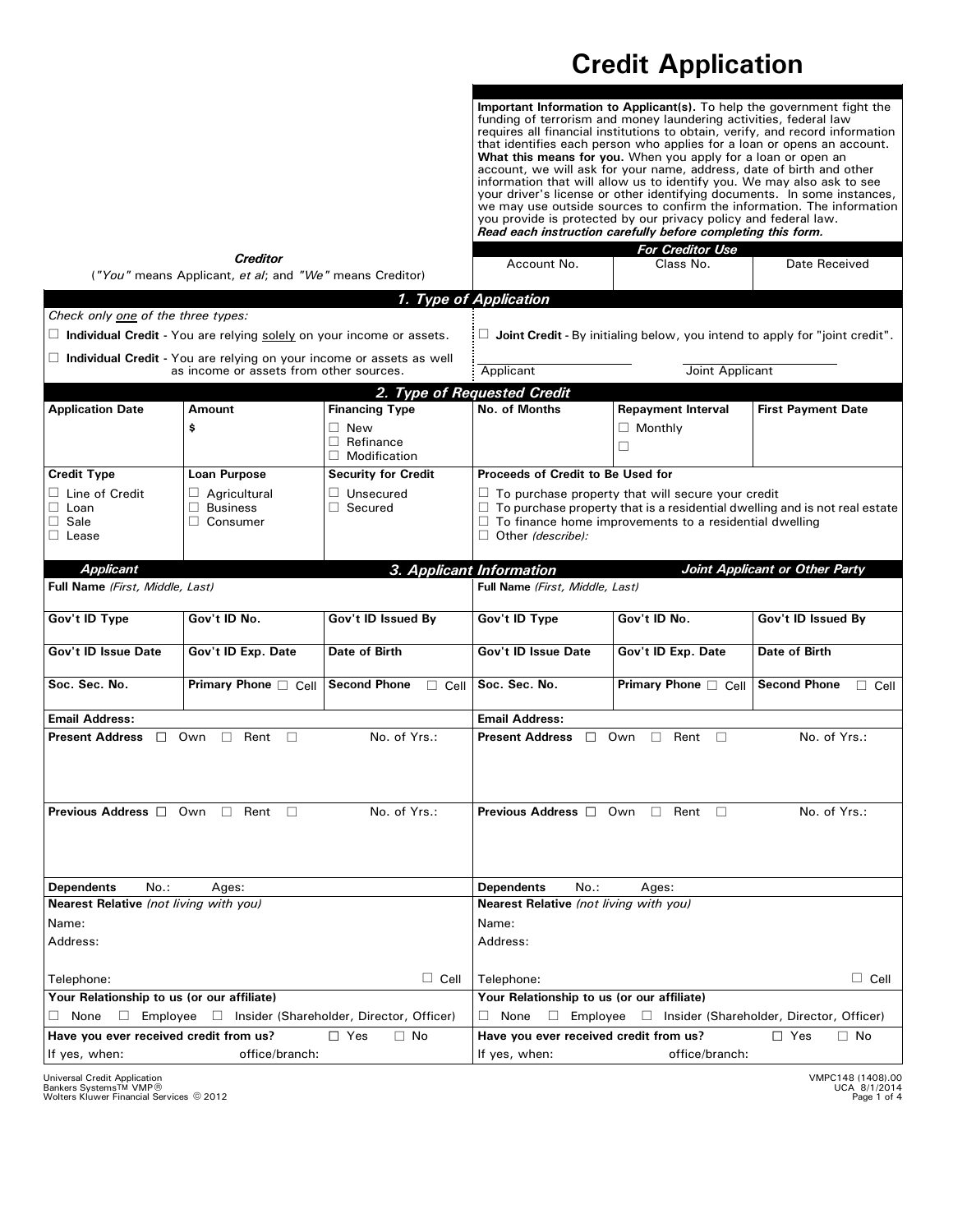| the Joint Applicant or Other Party, if applicable.                   |                                           | If the "Joint Applicant" or "Other Party" Sections were completed, this Section should be completed by giving information about both the Applicant, and |                                                         |                           |                           |                             |
|----------------------------------------------------------------------|-------------------------------------------|---------------------------------------------------------------------------------------------------------------------------------------------------------|---------------------------------------------------------|---------------------------|---------------------------|-----------------------------|
| <b>Assets Owned</b><br><b>Type of Asset or</b><br><b>Description</b> | <b>Account Number</b>                     | <b>Current Market Value</b>                                                                                                                             | <b>Remaining Balance of Lien</b><br>(Enter "O" if none) |                           | <b>Asset Owner's Name</b> |                             |
| Checking Account:                                                    |                                           | \$                                                                                                                                                      | \$                                                      |                           |                           |                             |
| Checking Account:                                                    |                                           | \$                                                                                                                                                      | \$                                                      |                           |                           |                             |
| Savings Account:                                                     |                                           | \$                                                                                                                                                      | \$                                                      |                           |                           |                             |
| Certificate of Deposit:                                              |                                           | \$                                                                                                                                                      | \$                                                      |                           |                           |                             |
| <b>Marketable Securities:</b>                                        |                                           | \$                                                                                                                                                      | \$                                                      |                           |                           |                             |
| Cash Value Life Ins:                                                 |                                           | \$                                                                                                                                                      | \$                                                      |                           |                           |                             |
| Real Estate:                                                         |                                           | \$                                                                                                                                                      | \$                                                      |                           |                           |                             |
| Auto:                                                                |                                           | \$                                                                                                                                                      | \$                                                      |                           |                           |                             |
| Auto:                                                                |                                           | \$                                                                                                                                                      | \$                                                      |                           |                           |                             |
| Other:                                                               |                                           | \$                                                                                                                                                      | \$                                                      |                           |                           |                             |
| Other:                                                               |                                           | \$                                                                                                                                                      | \$                                                      |                           |                           |                             |
|                                                                      |                                           | \$                                                                                                                                                      | \$                                                      |                           |                           |                             |
| □ Amounts from<br><b>Continuation Form</b>                           |                                           | \$                                                                                                                                                      | \$                                                      |                           |                           |                             |
| <b>Total Assets</b>                                                  |                                           | \$                                                                                                                                                      | \$                                                      |                           |                           |                             |
|                                                                      |                                           | Outstanding Debts (This section should be charge accounts, installment contracts, credit cards, rent, mortgages and other obligations.)                 |                                                         |                           |                           |                             |
| <b>Creditor Name</b>                                                 | Type of Debt, or<br><b>Account Number</b> | <b>Original Amount</b>                                                                                                                                  | <b>Present</b><br><b>Balance</b>                        | <b>Monthly</b><br>Payment | <b>Debtor's Name</b>      | <b>Past Due</b><br>(Yes/No) |
| Landlord                                                             | $\Box$ Rent Payment                       |                                                                                                                                                         |                                                         | \$                        |                           |                             |
|                                                                      | □ Mortgage                                | \$                                                                                                                                                      | \$                                                      | \$                        |                           |                             |
|                                                                      |                                           | \$                                                                                                                                                      | \$                                                      | \$                        |                           |                             |
|                                                                      |                                           |                                                                                                                                                         |                                                         |                           |                           |                             |
|                                                                      |                                           | \$                                                                                                                                                      | \$                                                      | \$                        |                           |                             |
|                                                                      |                                           | \$                                                                                                                                                      | \$                                                      | \$                        |                           |                             |
|                                                                      |                                           | \$                                                                                                                                                      | \$                                                      | \$                        |                           |                             |
|                                                                      |                                           | \$                                                                                                                                                      | \$                                                      | \$                        |                           |                             |
|                                                                      |                                           | \$                                                                                                                                                      | \$                                                      | \$                        |                           |                             |
|                                                                      |                                           | \$                                                                                                                                                      | \$                                                      | \$                        |                           |                             |
|                                                                      |                                           | \$                                                                                                                                                      | \$                                                      | \$                        |                           |                             |
|                                                                      |                                           | \$                                                                                                                                                      | \$                                                      | \$                        |                           |                             |
| □ Amounts from<br><b>Continuation Form</b>                           |                                           | \$                                                                                                                                                      | \$                                                      | \$                        |                           |                             |
| <b>Total Debts</b>                                                   |                                           | \$                                                                                                                                                      | \$                                                      | \$                        |                           |                             |
| <b>Credit References - Name</b>                                      |                                           |                                                                                                                                                         | Original Amount Borrowed                                |                           | Date Paid in Full         |                             |
|                                                                      |                                           |                                                                                                                                                         | \$                                                      |                           |                           |                             |
|                                                                      |                                           |                                                                                                                                                         | \$<br>\$                                                |                           |                           |                             |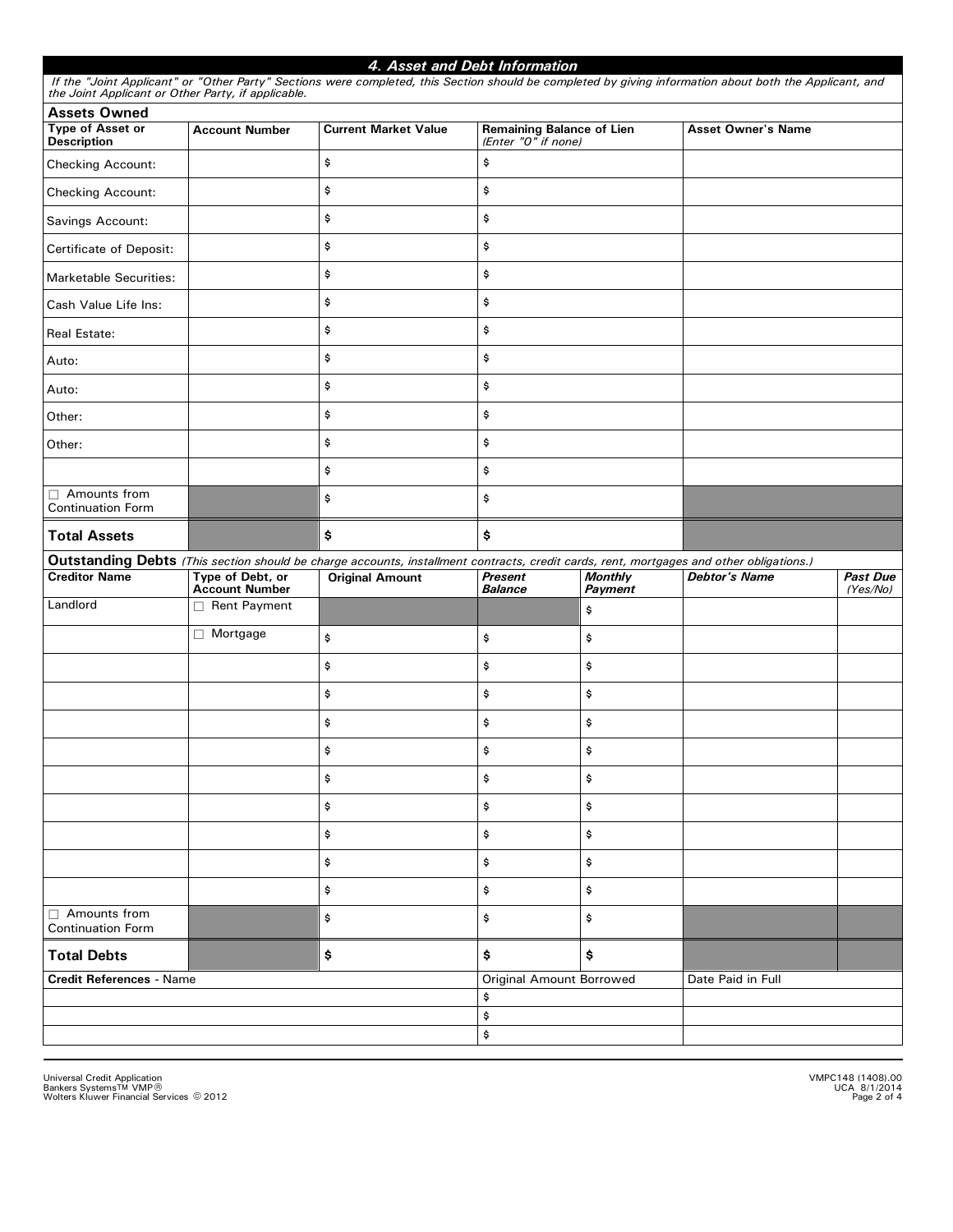| <b>Applicant</b>                                                                                                                                                                                               |                                                                                                             | 5. Employment Information                                                                                                                                           | Joint Applicant or Other Party                                            |  |
|----------------------------------------------------------------------------------------------------------------------------------------------------------------------------------------------------------------|-------------------------------------------------------------------------------------------------------------|---------------------------------------------------------------------------------------------------------------------------------------------------------------------|---------------------------------------------------------------------------|--|
| <b>1st Employer:</b> □ Current<br>$\Box$ Previous<br>Name:<br>Address:                                                                                                                                         | No. of Yrs.:<br>$\Box$ Self                                                                                 | 1st Employer: $\Box$ Current<br>Name:<br>Address:                                                                                                                   | $\Box$ Previous<br>$\Box$ Self<br>No. of Yrs.:                            |  |
| Phone:<br>Mgr.:<br>Gross Monthly Salary/Comm.:<br>\$<br>Position/Title:                                                                                                                                        |                                                                                                             | $Mgr.$ :<br>Gross Monthly Salary/Comm.:<br>Position/Title:                                                                                                          | Phone:<br>\$                                                              |  |
| 2nd Employer: $\Box$ Current<br>$\Box$ Previous<br>Name:<br>Address:                                                                                                                                           | No. of Yrs.:<br>$\Box$ Self                                                                                 | 2nd Employer: $\Box$ Current<br>Name:<br>Address:                                                                                                                   | $\Box$ Previous<br>$\Box$ Self<br>No. of Yrs.:                            |  |
| Phone:<br>Mgr.:<br>Gross Monthly Salary/Comm.:<br>\$.<br>Position/Title:                                                                                                                                       |                                                                                                             | $Mgr.$ :<br>Gross Monthly Salary/Comm.: \$<br>Position/Title:                                                                                                       | Phone:                                                                    |  |
| 3rd Employer: $\Box$ Current<br>$\Box$ Previous<br>Name:<br>Address:                                                                                                                                           | $\Box$ Self<br>No. of Yrs.:                                                                                 | 3rd Employer: $\Box$ Current<br>Name:<br>Address:                                                                                                                   | No. of Yrs.:<br>$\Box$ Previous<br>$\Box$ Self                            |  |
| Phone:<br>Mgr.:<br>Gross Monthly Salary/Comm.:<br>\$<br>Position/Title:                                                                                                                                        |                                                                                                             | $Mgr.$ :<br>Gross Monthly Salary/Comm.: \$<br>Position/Title:                                                                                                       | Phone:                                                                    |  |
| <b>Applicant</b><br>Alimony, child support, or separate maintenance income need not be                                                                                                                         |                                                                                                             | 6. Other Income                                                                                                                                                     | Joint Applicant or Other Party                                            |  |
| revealed if you do not wish to have it considered as a basis for repaying<br>this obligation.                                                                                                                  |                                                                                                             | Alimony, child support, or separate maintenance income need not be<br>revealed if you do not wish to have it considered as a basis for repaying<br>this obligation. |                                                                           |  |
| Alimony, child support, separate maintenance received under:                                                                                                                                                   |                                                                                                             | Alimony, child support, separate maintenance received under:                                                                                                        |                                                                           |  |
| $\Box$ Court order<br>$\Box$ Written agreement                                                                                                                                                                 | $\Box$ Oral understanding                                                                                   | $\Box$ Court order                                                                                                                                                  | $\Box$ Written agreement $\Box$ Oral understanding                        |  |
| Other Income:                                                                                                                                                                                                  |                                                                                                             | Other Income:                                                                                                                                                       |                                                                           |  |
| \$<br>per Month<br>Source:                                                                                                                                                                                     |                                                                                                             | \$<br>per Month<br>Source:                                                                                                                                          |                                                                           |  |
| Is any income listed in Sections 4, 5 or 6 likely to be reduced before the<br>credit is paid off:<br>$\Box$ Yes (Explain in section 10.)<br>$\Box$ No                                                          |                                                                                                             | Is any income listed in Sections 4, 5 or 6 likely to be reduced before the<br>credit is paid off:<br>$\Box$ Yes (Explain in section 10.)<br>$\Box$ No               |                                                                           |  |
| Applicant                                                                                                                                                                                                      |                                                                                                             | 7. Other Obligations                                                                                                                                                | Joint Applicant or Other Party                                            |  |
| $\Box$ Yes<br>$\Box$ No<br>If yes,<br>Amount: \$<br>For whom:<br>To whom:                                                                                                                                      | Are you a co-maker, endorser, co-signer, surety, or<br>quarantor on any loan, contract or other obligation? |                                                                                                                                                                     | $\Box$ Yes<br>$\Box$ No<br>If yes,<br>Amount: \$<br>For whom:<br>To whom: |  |
| $\Box$ Yes<br>$\Box$ No<br>If yes,<br>Amount per month: \$<br>To whom:                                                                                                                                         | Are there any unsatisfied judgments against you?                                                            |                                                                                                                                                                     | $\Box$ Yes<br>$\Box$ No<br>If yes,<br>Amount per month: \$<br>To whom:    |  |
| $\Box$ Yes<br>$\Box$ No<br>If yes,<br>Where:<br>Year:                                                                                                                                                          | Have you been declared bankrupt in the last 10 years?                                                       |                                                                                                                                                                     | $\Box$ Yes<br>$\Box$ No<br>If yes,<br>Where:<br>Year:                     |  |
| $\Box$ Yes<br>$\Box$ No<br>If yes,<br>Amount per month: \$<br>To whom:                                                                                                                                         | Are you obligated to make Alimony, Support or<br>Maintenance Payments?                                      |                                                                                                                                                                     | $\Box$ Yes<br>$\Box$ No<br>If yes,<br>Amount per month: \$<br>To whom:    |  |
|                                                                                                                                                                                                                |                                                                                                             | 8. Property Information (if secured)                                                                                                                                |                                                                           |  |
| <b>Property Description</b><br><b>Property Type</b><br>□ Boat or Vessel<br>□ Certificate of Deposit<br>□ Deposit Account<br>$\Box$ Manufactured Home<br>Motor Vehicle<br>$\Box$<br>$\Box$ Residential Dwelling | $\Box$ Homestead Property                                                                                   |                                                                                                                                                                     | <b>Property Location and Address</b>                                      |  |
| <b>Primary Use of Property</b>                                                                                                                                                                                 | <b>Property Owner(s) Names &amp; Addresses</b>                                                              |                                                                                                                                                                     |                                                                           |  |
| $\Box$ Agricultural<br>$\Box$ Business<br>Consumer                                                                                                                                                             |                                                                                                             |                                                                                                                                                                     |                                                                           |  |

Universal Credit Application<br>Bankers Systems™ VMP®<br>Wolters Kluwer Financial Services © 2012

VMPC148 (1408).00 UCA 8/1/2014

, Page 3 of 4 \* VMP -